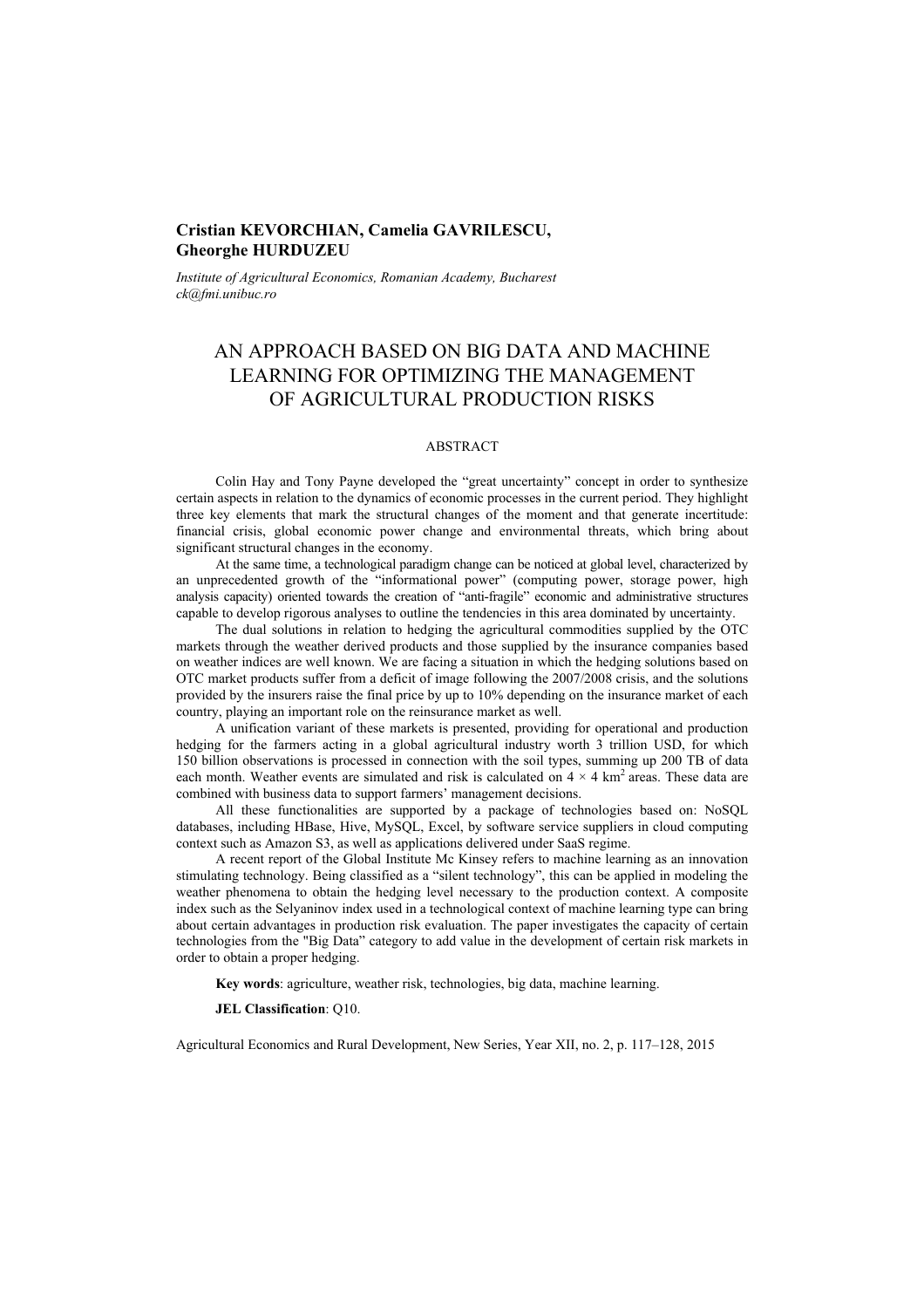#### **1. INTRODUCTION**

Agriculture has always been considered a "highly risky game", but the increased number of "extreme weather events" made the planting and harvesting of crops induce unprecedented risks in the farming business. There are areas in the world where the absence of the investment securization possibility in crop establishment, maintenance and harvesting are making a lot of victims. In India, for instance, the delayed monsoon may result in significant harvest losses, which implicitly lead to the impossibility to cover the investment. The result is dramatic, 15000 suicides each year due to the impossibility to compensate the costs of partial or total harvest losses.

It is wrong to consider that the risk coverage system is based on the weather forecast; practically the occurrence probability of certain extreme weather events unfavourable to crops is determined at plot level, as well as the possible impact upon the agricultural farm.

The suppliers of online insurance services for the diminution of risk exposure of agricultural businesses use weather models, climate trends, as well as soil characteristics on the basis of which the agro-pedo-climate data are analyzed at plot level. These analyses are subsequently used to provide farmers with personalized insurance policies against damages or production diminution due to unfavourable weather conditions.

The extremely simple access and practically without involving any bureaucracy to these risk coverage tools determine us to say that these will make it possible to unify into a single electronic market all the range of weather insurance products dedicated to agriculture from the different markets in which they are being operated more or less successfully at present. It is sufficient to underline that farmers do not need to prove their losses, and the payments are triggered off automatically through the electronic payments systems agreed by the parties. For example, the premium practiced by TWI<sup>1</sup> (Total Weather Insurance) is 74 USD/ha, and it can amount to 745 USD/ha as compensation for unfavourable weather conditions.

The range of technologies developed round the Hadoop platform can be used to support farmers in the sense of farm protection and operational optimization through software systems of great computational power, dedicated to production risk limitation. The technological platform can combine local weather data, data resulting from agronomic monitoring, as well as data resulting from the application of highly accurate simulation models in a solution that helps farmers to consolidate their profits; furthermore, it leads to better information on decision making and financing.

The financial product dedicated to risk coverage is provided to farmers online and directly impacts their profit. The supplier of services for risk coverage in agriculture should be authorized according to current legislation.

 $<sup>1</sup>$  The product of Climate Corporation – Monsanto.</sup>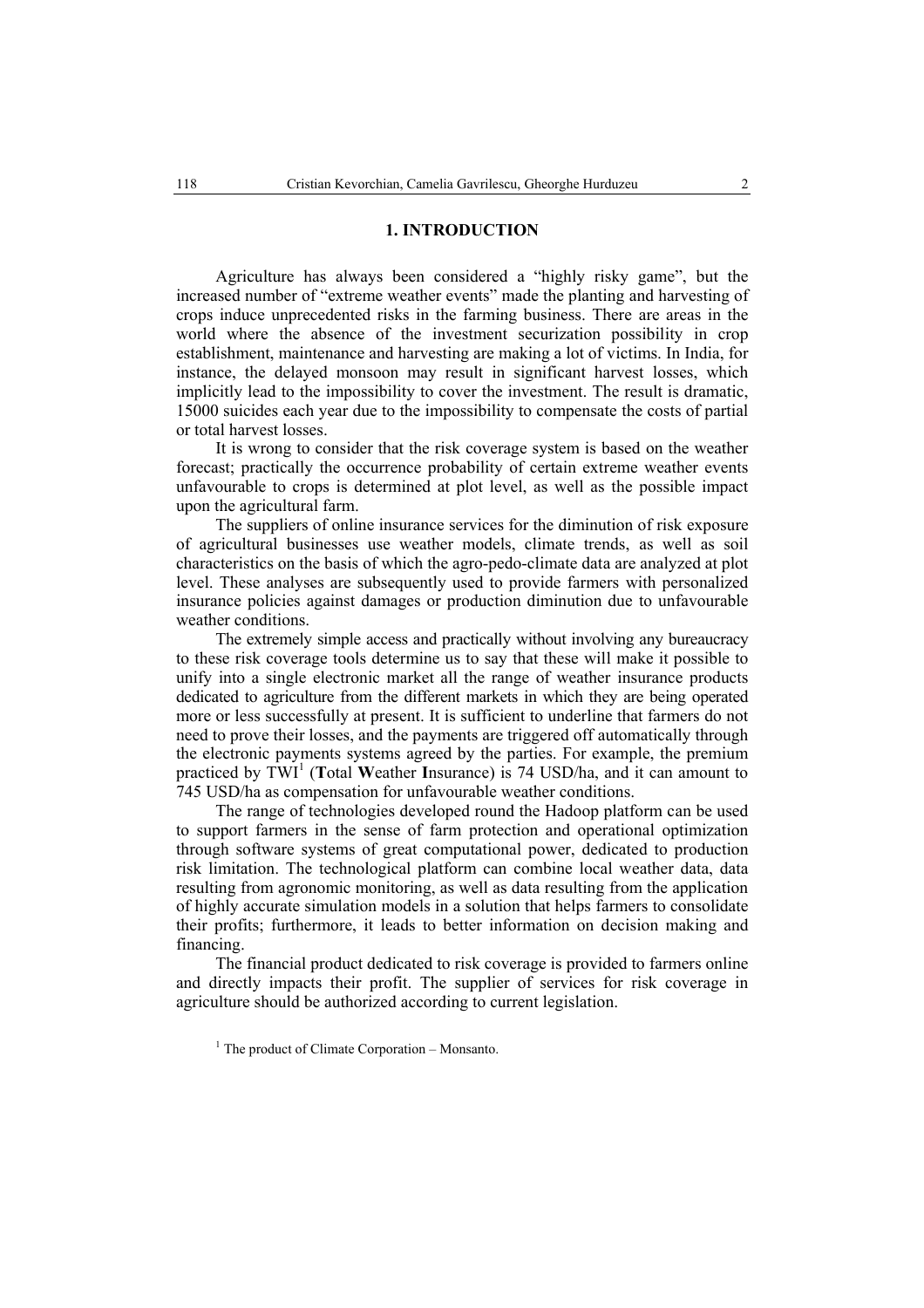In the face of the increasingly volatile weather conditions, the global business in agriculture that amounts to about 3 trilion USD [13] can be supported by adaptive technological solutions that target profit stabilization and improvement, and, last but not least, the food security of certain large zones in the world.

The financial products of the futures contract type operated by Chicago Mercantile Exchange are well-known, based on temperature and precipitations under the form of snow, yet their volume has been under significant decline, from the record figure of 36 billion dollars in 2005. Within this supply range we can also find the project designed by the authors of the present study based on Selyaninov indices, which besides the operational limitations in data supply, is confronted with the problems of the markets on which hedging is practiced. The administration expenditures for the financial products or of products coming from the insurance market are inducing administration costs that are much too high to be attractive in the countries characterized as "low income countries", and the online insurance solutions can be a suitable solution for this category of countries.

The presented solutions are quite successfully experimented in the USA, and if the combination agriculture-technology proves to be successful, it would be extended globally. Australia, Canada and Brazil may be the next countries that could implement the hedging system based on intelligent analytics provided by the Big Data systems.

### **2. MATERIAL AND METHODS**

Cloud Computing creates the premise of IT distribution as service, this being essentially a metaphor for a family of convergent technologies over Internet through which computational and informational resources are shared, which in their turn are delivered to users as services.

Cloud computing development is based on refining the virtualization technologies and interoperability standards, on growth of universal bandwidth and also at a higher connectivity level facilitated by the shift to Web 2.0. Cloud computing is the continuation of certain technological trends such as grid computing, clustering or server virtualization (Hay & Payne, 2014).

The architectures based on services that target the software infrastructure or systems provided through cloud computing are characterized by:

- flexibility;
- easy recovery in case of disasters;
- automatically updated software:
- no capital costs;
- centralized management;
- security.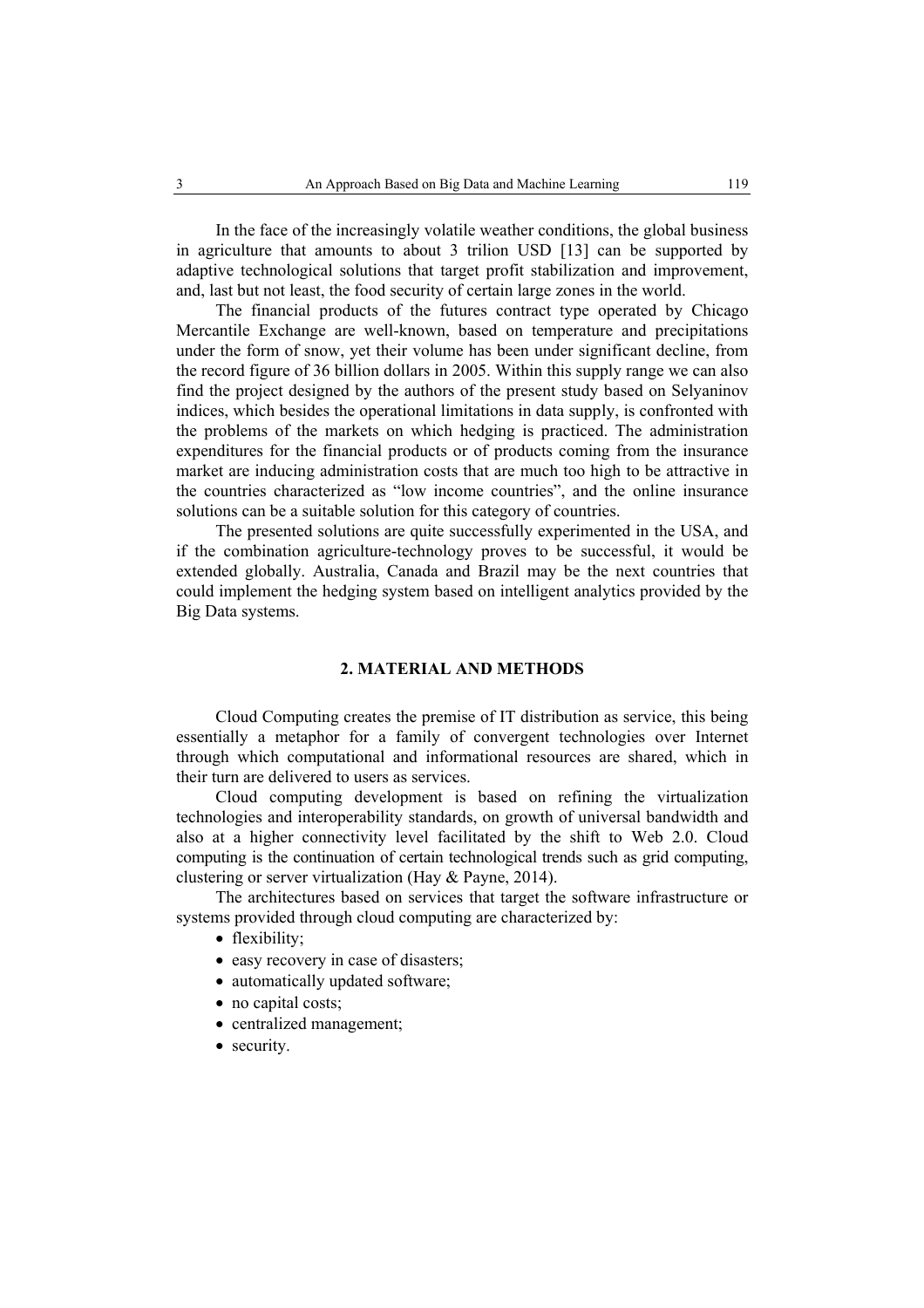Hence, Cloud Computing is a model of computing architecture that enables the access, on demand, through a computer network, to a common pool of IT resources. These resources can be fast and easily identified through the interaction with a provider of resources and services. Among the essential characteristics, we can identify the following: service provided on demand, access through network, pooling the resources, elasticity, control and optimization of resources. The models of services that we can identify in cloud computing are the following:

a) **Software as a Service (SaaS)** – the informatic applications and the related data are stored in a data center and are provided to users on demand, via internet (with a specialized navigator). This service is used for collaborative applications, mobiles, etc., less for real-time applications.

b)**Infrastructure as a Service (IaaS)** – a set of hardware components (servers, storage media, networks, etc.) together with certain software components (operating systems, virtualization, clusterization, etc.) that are offered to users. Infrastructure as a Service offers a family of functionalities in the sphere of basic infrastructure, such as elastic computing or storage services, the clients having the possibility to run any working volume on a cloud infrastructure.

c) **Platform as a Service (PaaS)** – the media for the development and implementation of informatic applications are provided to developers. Platform as a Service offers a complete set of cloud services that make it possible for developers to build complex applications and for customers to use them. The services specifically include:

− Database services for data management and for building Oracle, SQL-Server, MySQL etc. database applications;

− Java, C#, Pyton services, to develop, implement and manage applications in enterprise context;

− Services that facilitate a complete environment of application development such as those for Machine Learning;

− Service for documents management;

− Business Intelligence Service to facilitate the business intelligence capacities in cloud;

− Mobile service that simplifies the access to the mobile applications in cloud.

d)**Data as a Service (DaaS)** – Data quality can be assured on a centralized basis making them available for applications or users. It is an important opportunity to separate the costs of data from the costs of a software or of a specific platform.

As implementation methods we mention:

1) **Private cloud –** the infrastructure is available only inside an organization that includes several users. It can be the case of a network providing insurance. The infrastructure can be owned, configured and used by the respective organization or by third parties, or a combination of these.

2) **Community cloud** – the infrastructure is shared between several entities with common concerns. It can be the example of emergency services – police, fire department, ambulance.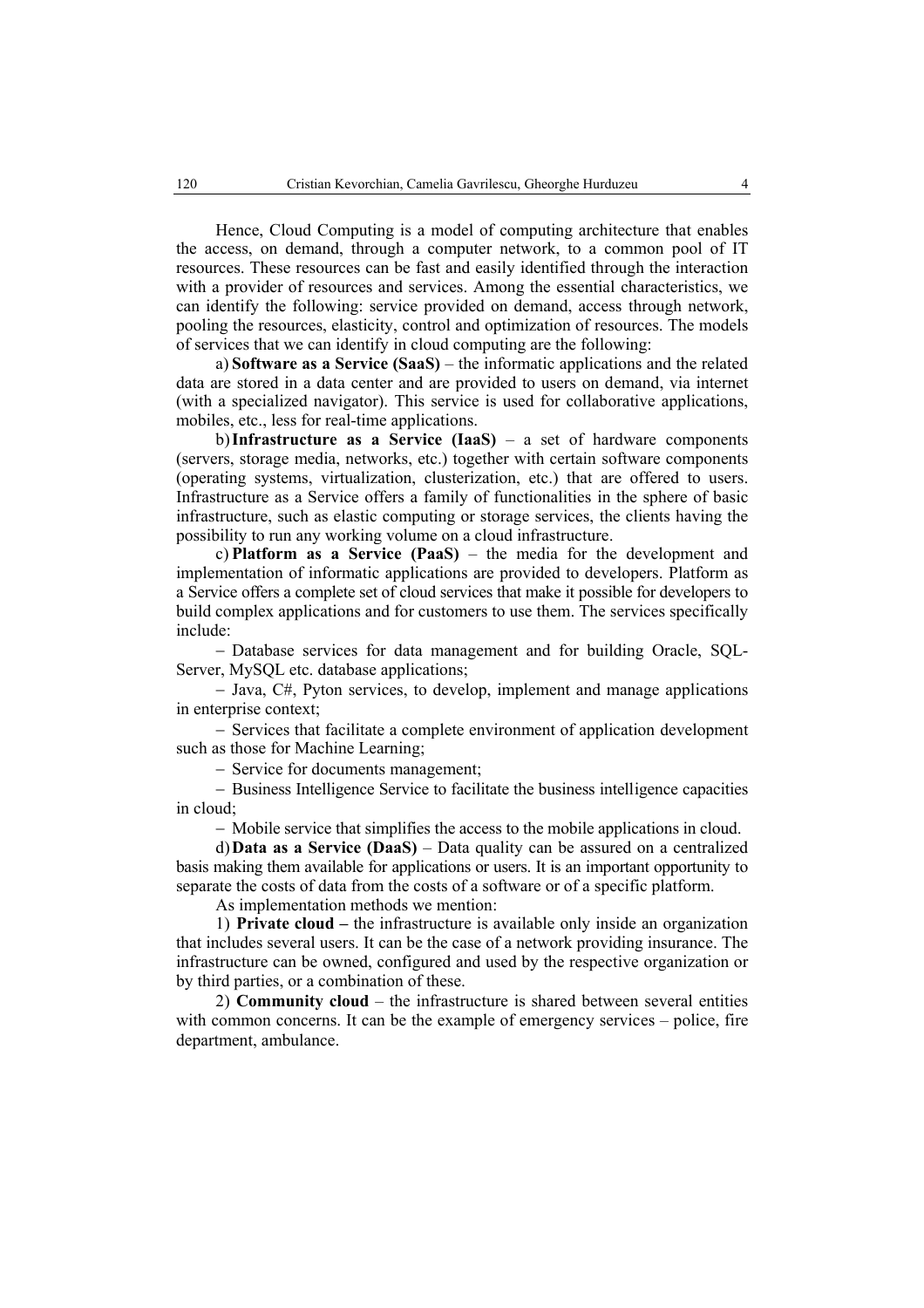3) **Public cloud** – the infrastructure is for public use for academic or governmental purposes. It presupposes the existence of a third party that physically provides the cloud infrastructure.

4) **Hybrid cloud** – the infrastructure is a combination of private, community and public services that preserves their unitary character, but is united through a technology providing for the portability of information and utilized software applications.

The payment of in cloud services is made according to the *"pay as you go"*  principle, and thus the IT services do not involve capital costs, but only operational costs.

In close connection to the cloud computing concept we have the Big Data concept that implies the storage of large volumes of data that are transmitted through specialized protocols that can be processed in real time.

The complex of technologies identified under the generic name Big Data references very large volumes of unstructured data with a very high growth rate. For instance, the digital universe in 2013 totalled about 2.8  $Zb^2$  and according to International Data Corporation (IDC) it will total 40Zb in 2020. The elements of the digital universe include historical web data, historical data provided by the social networks, data resulting from accessing the banking, email, video clips, pictures services, or can be generated by different categories of IoT (Internet of Things) equipment.

Practically many data from this category continued to be produced in time, but were insufficiently used to obtain valuable information. About 80% of the unstructured data at company level are insufficiently used. An increasing number of Internet users are posting content on the website, so that the volume of data generated increases on exponential basis. Not only the large data volume but also their diversity calls for a fast change of paradigm. In this context, the Big Data concept emerged (Kevorchian *et al.,* 2013).

At present, an increasing number of companies are looking for solutions to most efficiently analyze the data from agriculture in order to be able to make important decisions on their basis and to better understand the phenomena that make agriculture be one of the most sensitive and most volatile investments at global level. A new culture of agricultural data collection and processing is needed, for a more accurate management of processes in agriculture.

Although the volume is the most noticeable characteristic of data coming from and to agriculture, this is not the only problem in making a comprehensive analysis of phenomena in agriculture. There are other two characteristics that mark the data with which the Big Data systems for agriculture are operating: their modification speed (velocity) and the variety of data types sintetized as 3V. These are characteristics that impose a change in the philosophy of data processing in

 $^{2}$  1 Zb = 1024<sup>4</sup> Gb.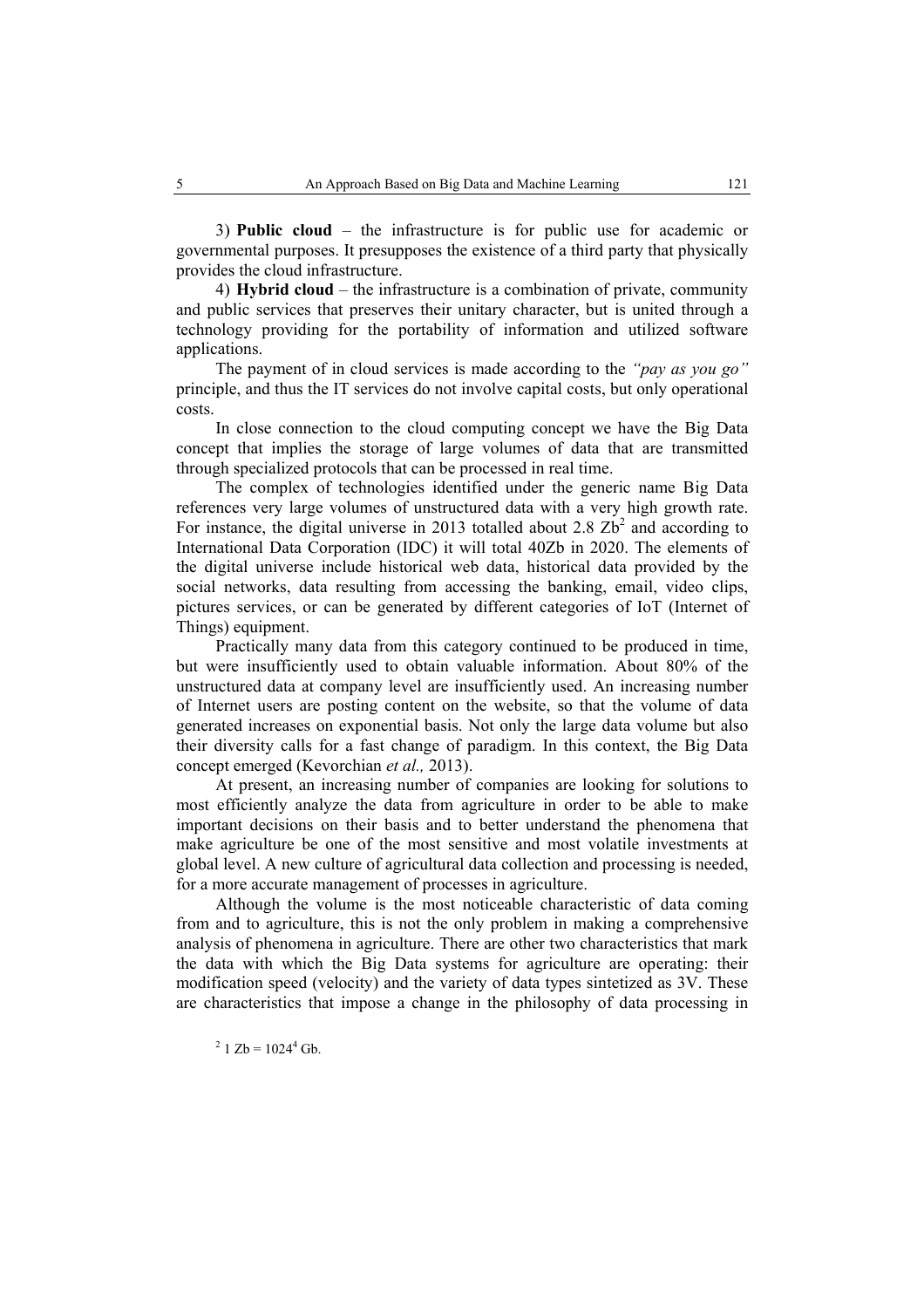agriculture. Global companies such as Monsanto and John Deer have understood the importance of such an approach and are making research into this phenomenon summing up several billion USD.

The data generated in the digital universe are very many, and they increase each day, practically hundreds of terabytes being generated every day. McKinsey Institute estimates that the data volume increases up to 40% per year and it is going to increase 44 times in the next 10 years.

All these data circulate with an increasing speed in order to meet the requirements of the current management processes, being generated in real time (for instance the data coming from the social media represent a great flow of opinions and valuable ideas in the management of relations with customers).

The variety of the data delivery format tends to be very rigorously defined and to change as methodology. The data delivery format in a non-traditional manner presents an increasing adoption rate. Depending on the new services made available, new data types emerge in order to capture the informational universe under permanent expansion.

In the face of such a large volume of data, both structured and unstructured, it is difficult to obtain scientifically consistent information out of them. The key information can be very easily lost among the non-significant data. The challenge consists in the identification of truly valuable data, together with the process of their extraction and transformation so as to be able to substantiate a pertinent analysis.

The data can be considered as part of a Big Data approach when the volume, the speed and variety exceed the processing, storage and analysis capacity of traditional systems. This can be solved up on the short term, but when the problem appears time after time, a Big Data solution is needed (Kevorchian *et al.,* 2014).

We can identify four components in a Big Data solution, namely: data collection, data organization, data analysis and the decisions stemming from the implementation of the first three components. The unprocessed data are collected and stored in relational databases, regular data files, files distributed over the Hadoop cluster nodes or in NoSQL databases.

The technologies used are based on Hadoop Distributed File System, HData and NoSQL database organized by columns and database management system as SQL Server, Oracle Database, MySQL, deleiverd as service etc. These are subseq uently filtered and organized through the programming paradigm over HDFS MapReduce, in order to remove the inconsistencies. They can be introduced into relational databases or into a data warehouse in order to be analyzed for business decision making. The technologies used are Hadoop Software Framework, Oracle Loader for Hadoop, Oracle SQL Connector for HDFS and Oracle Data Integrator for Hadoop. For the decision part, the utilized technologies are Oracle Business Intelligence Tools and Oracle Endeca. In the Microsoft AZURE context, Hadoop cluster is consumed as HDInsight data service through a virtual machine provisioned in Azure Cloud OS.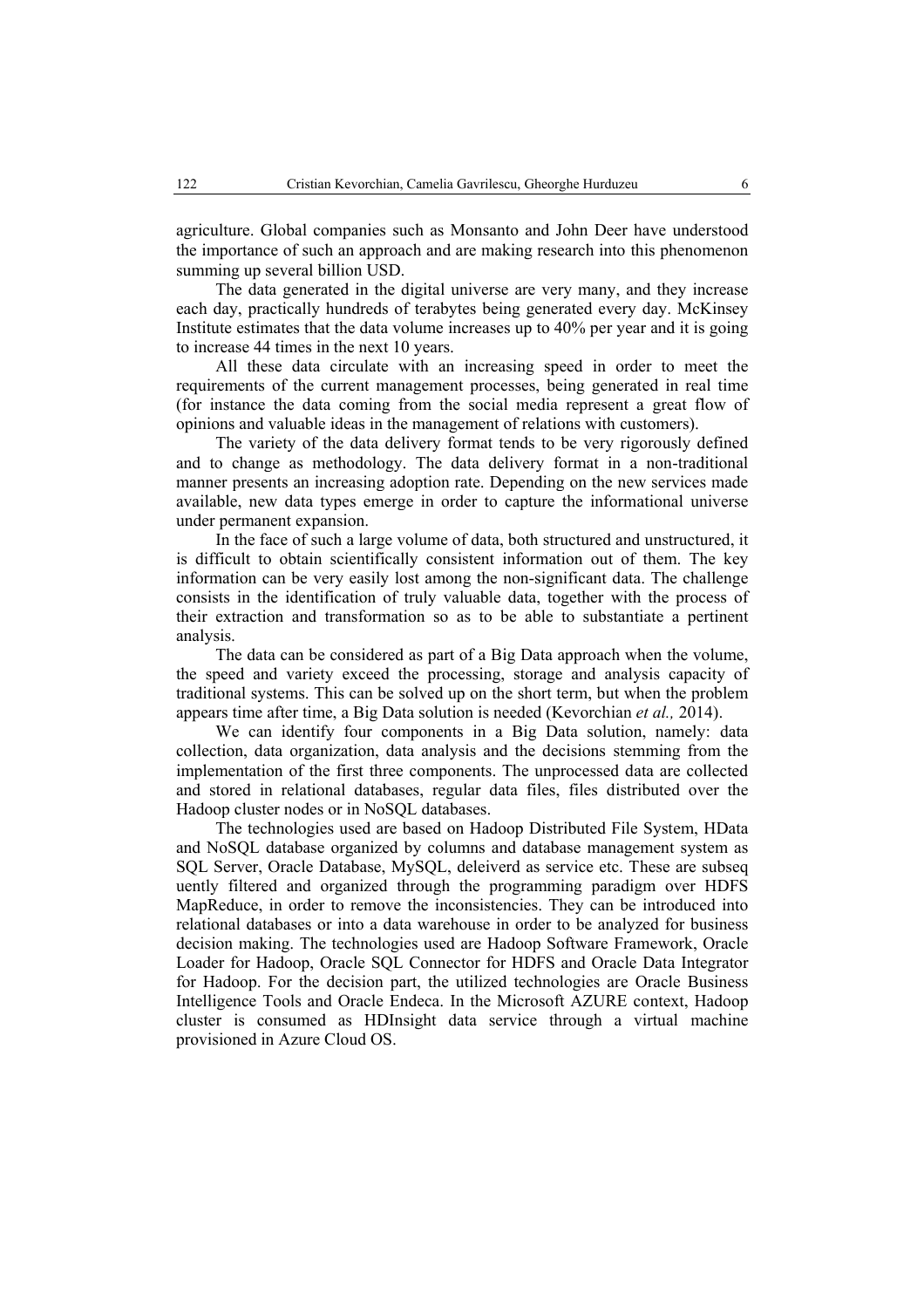# **3. ARCHITECTURE OF THE UNIFIED SYSTEM INTO A GLOBAL ONLINE INSURANCE MARKET**

A new generation of companies emerged to supply advanced processing of large volumes of data collected in real time with specific information technology tools such as Cloud Computing and Big Data, which cannot be processed with the current technologies of data collection, analysis and presentation. In this category we can mention the suppliers of online services that provide insurance products against weather risks in agriculture.

This hedging form represents a new form of financial product dedicated to farmers and it is included in the class of weather derivatives (which was developed in mid' 1990s, having a large audience around 2005, to experience a great decline in the year 2008), the purpose of which is the insurance against non-extreme weather events. The payment is made regardless of the loss size, if certain conditions are met. Practically, the product can be classified as belonging to the class of financial derivatives rather than to the class of insurance products.

This type of financial product is closely linked to the existence of the global network accessible to everybody (Internet), as well as to the computational power price decrease and increase of farmers' digital education level.

The complexity of data processing at the level of such a system implies finding certain solutions that combine processing variants characterized by small latency (real-time processing) with complex computational processes in the EDW(Enterprise Data Warehouse) zone with great latency but complex transactions as seen in the figure below:



*Source*: Kimball, 2012, p. 4.

Figure 1. BIG DATA hybrid solutions.

In Khandany *et al.* (2010), the insurance index for weather risk is strongly correlated with agricultural production losses that implicitly represent a proxy for economic losses. The index utilization is considered by the authors as opportune for the small-income countries, but it induces a boomerang effect in the sense that the effect of climate changes increases the insurance price due to the increase of climate risk. In Khandany *et al.* (2010) we find the index equation: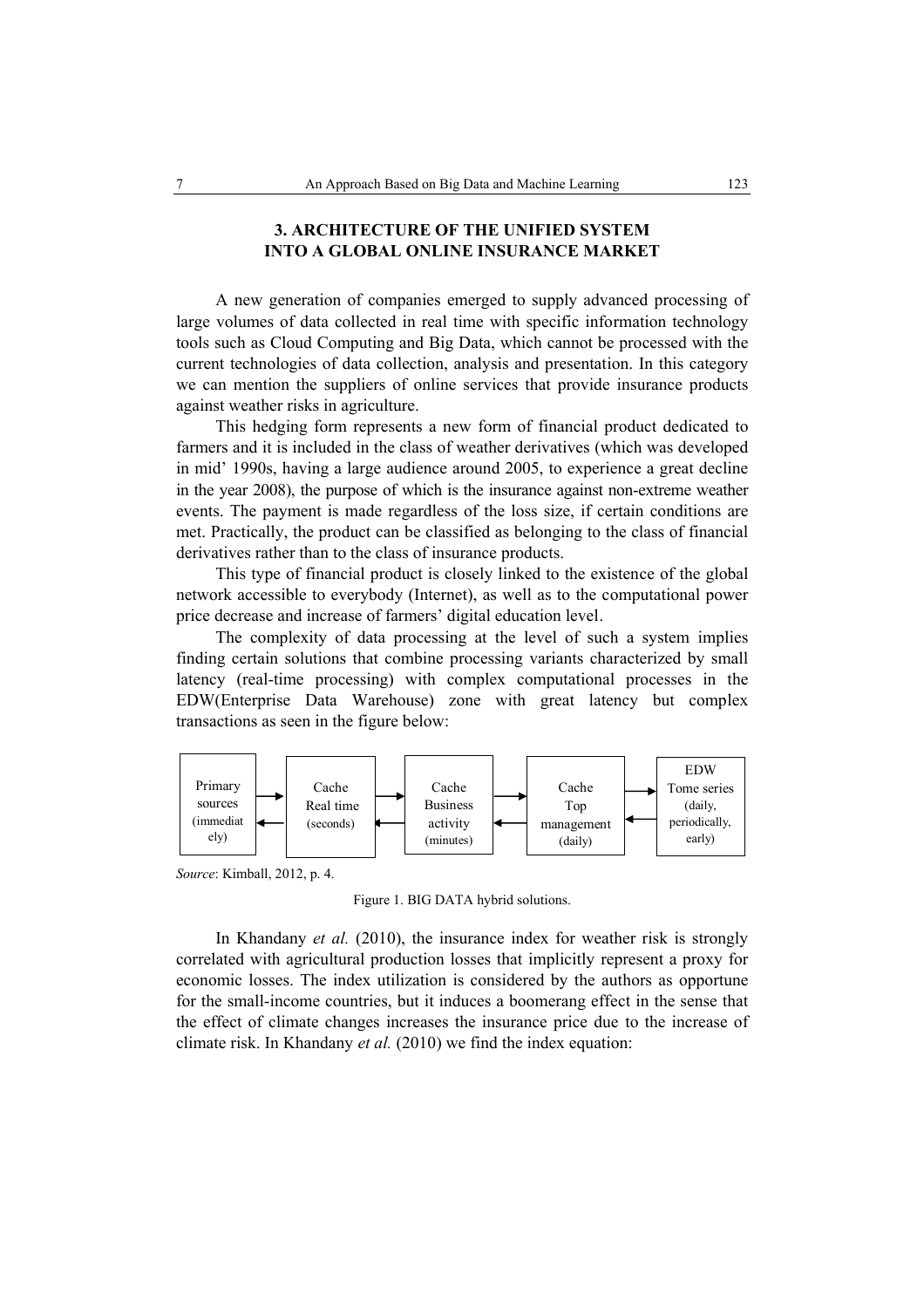where the *risk* cost is modelled *with the linear compensation function* for the weather index associated insurance contract.

The weather data are used for the calculation of a probability distribution associated to the basic weather variable. If the contract protects the insufficient achievement of the basic level of weather variables cumulated as effect, the function takes the following form:

$$
compression = f(i|x, i^*, \lambda) = \begin{cases} 0 & i > \lambda \\ \frac{i^* - i}{i^*(1 - \lambda)} & \lambda i^* < i \le i^* \\ 1 & i \le \lambda i^* \end{cases}
$$

where  $i$  is the achievable value of the basic weather variable,  $x$  is the sum insured,  $i^*$  is the triggerer, and  $\lambda \in (0,1)$  is a threshold value.

*The risk cost loading* means that the insurer expenditures at an erroneous estimation of weather risk and which is materialized in the reinsurance contract. The administrative costs are expenses incurred with product administration, while the *capital access costs* represent the capital accessed on the international reinsurance market so as to make the product functional.

In Kevorchian *et al.* (2013), a hedging based on the Selyaninov index value is proposed:

$$
SHR_{\text{wheat}} = \frac{\sum_{\text{April 15-June 30}} \text{Daily rainfall}}{0.1 * \sum_{\text{April 15-Jume 30}} \text{Daily average temperature}}
$$

where  $1 \leq$  SHR  $\leq$  1.4

When the index exceeds the value 1.6, production is lower due to excessive moisture, and when it is smaller than 0.6, production decreases due to the excessive drought.

According to a scenario in which a farmer would buy an insurance policy for the protection against damages caused by eventual flooding, which is a high risk event yet with low probability, the production losses caused by the unfavourable weather conditions would not be included. The impact (upon production, for instance) is determined with the formula below:

$$
I(SHR) = \begin{cases} \max\{M, (1 - SHR) * \theta\} & SHR \in [0,1) \\ 0 & SHR \in [1,1.4] \\ \max\{M, (SHR - 1.4) * \theta\} & SHR \in (1.4,2) \end{cases}
$$

where M is the value of contract, and *θ* calculated with the formula

$$
F_{\text{wheat}}(x) = 3.943x^2 - 1.858x^3
$$

is 9.9014 as value of index (the step being 0.01).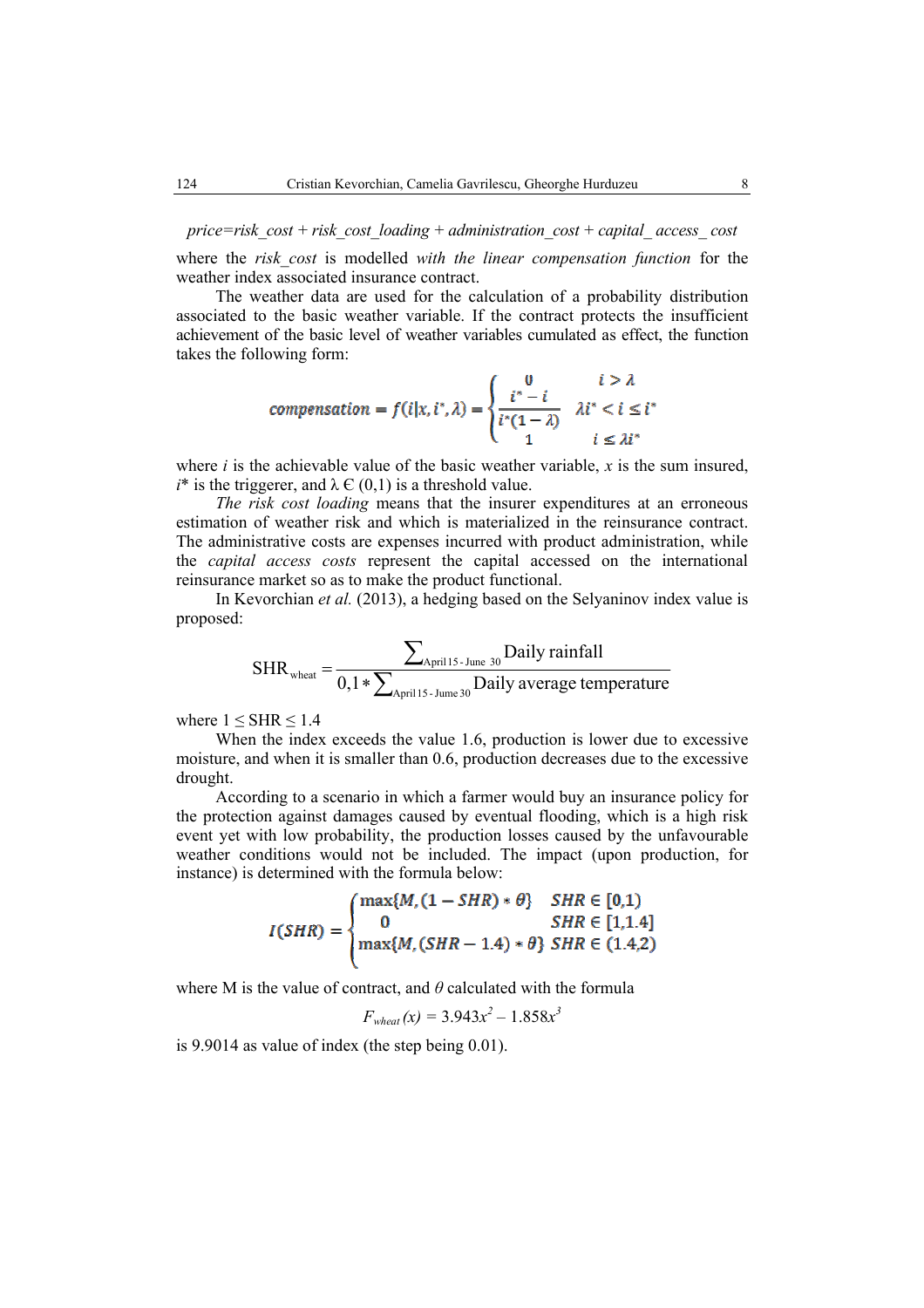The whole chain of operations from the sale of product to the eventual compensations is made without any bureaucratic process. The Report of Climate Policy Initiative (Buchner *et al.*, 2014) reveals that the sums allocated for limiting the extreme climate effects in the period 2011-2013 continually decreased, from billion USD 364 billion in 2011, down to USD 359 billion in 2012 and USD 331 billion in 2013, compared to the necessary USD 5 trillion mentioned by the same source.

From the presented facts, it results that cheap products for the limitation of weather risks still represent an objective that is too difficult to reach. The hope resides in the electronic market area, which by the tremendous progress achieved in cloud computing – Big Data can provide weather risk coverage at competitive prices.

We should not neglect the increasing presence of "automated transactions" on the market. The automated transactions represent the next step in the evolution of trading activities. If e-commerce has made the small or big business operate either online or disappear, how could we avoid the shift to automated transaction?

Initially the "Transaction Programs" emerged, and then other levels of transaction process abstractization were used, which implied an advanced algorithmization of transactions. The utilization level of the technology in the transaction processes depends on the human capacity to abstractize the process, and on the basis of this process to generate performant algorithms, which are interconnected and offer a transaction process of a higher quality compared to that practiced on the market. According to Kaustabh Ray's opinion (Equity Research Technologist and System Arhitect) the transactioning opportunity can be analyzed in the following directions:

1. Identification of trading opportunities. The result is information sustaining a certain transactional orientation.

2. Orienting a call on the basis of information from 1.

3. If (2) is achieved, then the transaction life cycle will be monitored.

The automation process is based on processing an extremely large volume of historical data on the basis of which rules 1-3 are generated. Through sophisticated machine learning systems, transactioning strategies can be generated characterized by analytical systems that should correspond to market exigencies. The automated transactioning would also result in the removal of bureaucratic processes on the market, which is absolutely necessary.

# **4. INDEX IMPLEMENTATION ON THE BASIS OF A WEATHER ANALYTICS SYSTEM**

The new IT systems based on cloud computing and big data make available software resources that make it possible to analyze large data volumes in order to obtain weather analytics in real time to measure the production risk on the farms in a given area. The weather analytics are computed on the basis of the data collected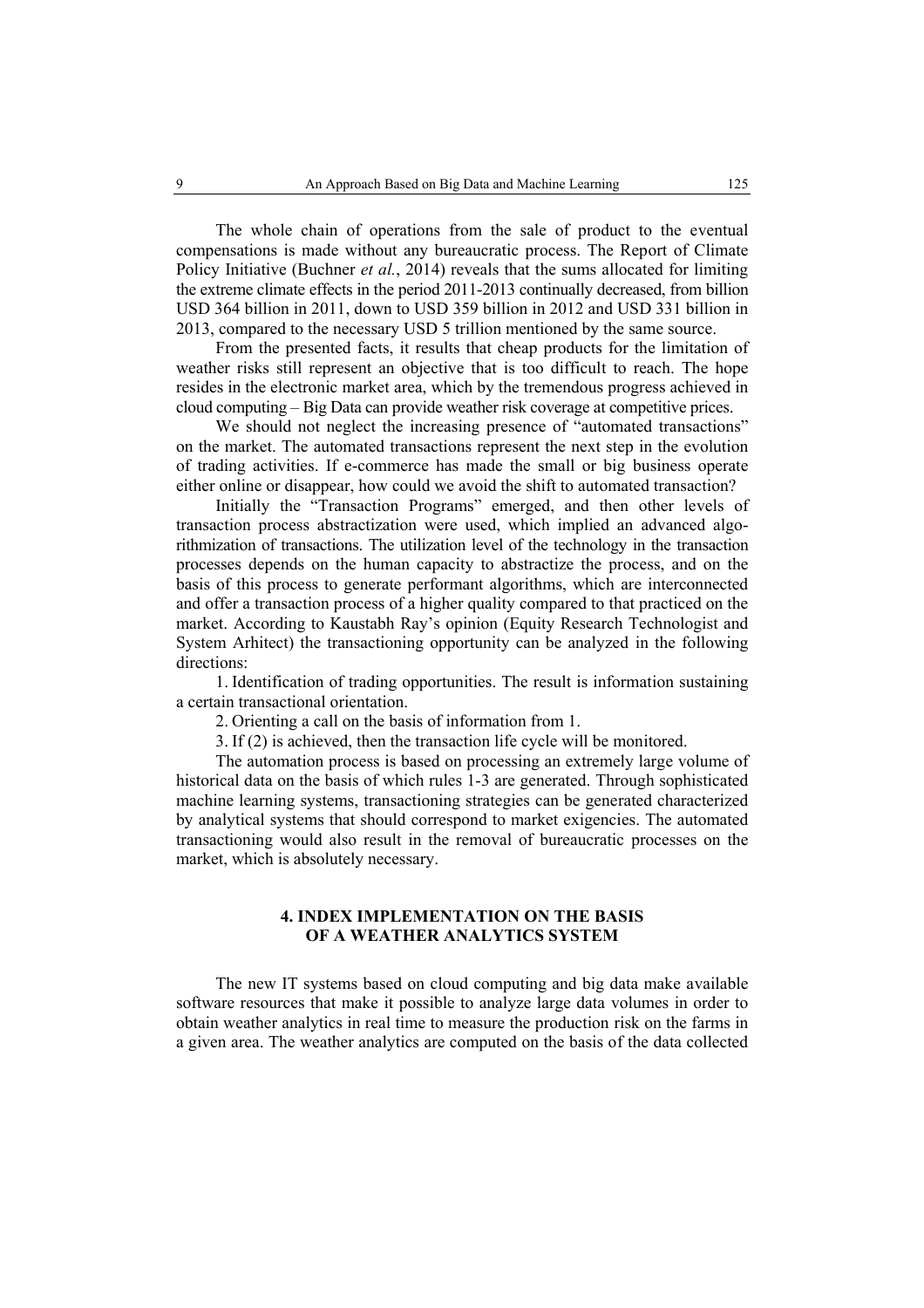both from the public and commercial weather stations and from the satellites specialized in such operations of data collection and transmission. The weather data are integrated with soil information as well as with data collected by sensors on the soil temperature and moisture for operations regarding the sizing of the water volume that should be applied through irrigations.

For the financial markets, the analytics calculated in real time are key elements on which the transactioning algorithmics is based. For instance, solutions based on the NoSQL databases such as MongoDB make it possible the loading and fast query of data coming from multiple heterogenous sources. On the basis of a machine-learning algorithm that is based on agro-soil-climate data collected in real time, as well as on the economic context, the farmer's production risk can be calculated.



*Source*: Khandany *et al*., 2010.

Figure 2. Algorithm for the production risk computation.

For any machine-learning model, consistent relations are identified from a logical point of view, between certain characteristics of the entry data and the target variables of the model. Supervised learning is one of the most frequently utilized machine-learning techniques, where the training process is based on entry/ exit associations, where the entries represent attributes with instances associated to certain values of exits. Supervised learning can be considered similar to a regression where the exit can be a continuous or discrete variable. The supervised learning may be seen as similar to a regression, where the exit may be a continuous or discrete variable. The entry is a vector whose components are mapped on exits. The entry is a vector whose components are mapped on exits. The entry/exit pairs are values that define the training process. Through a "brute force" method all the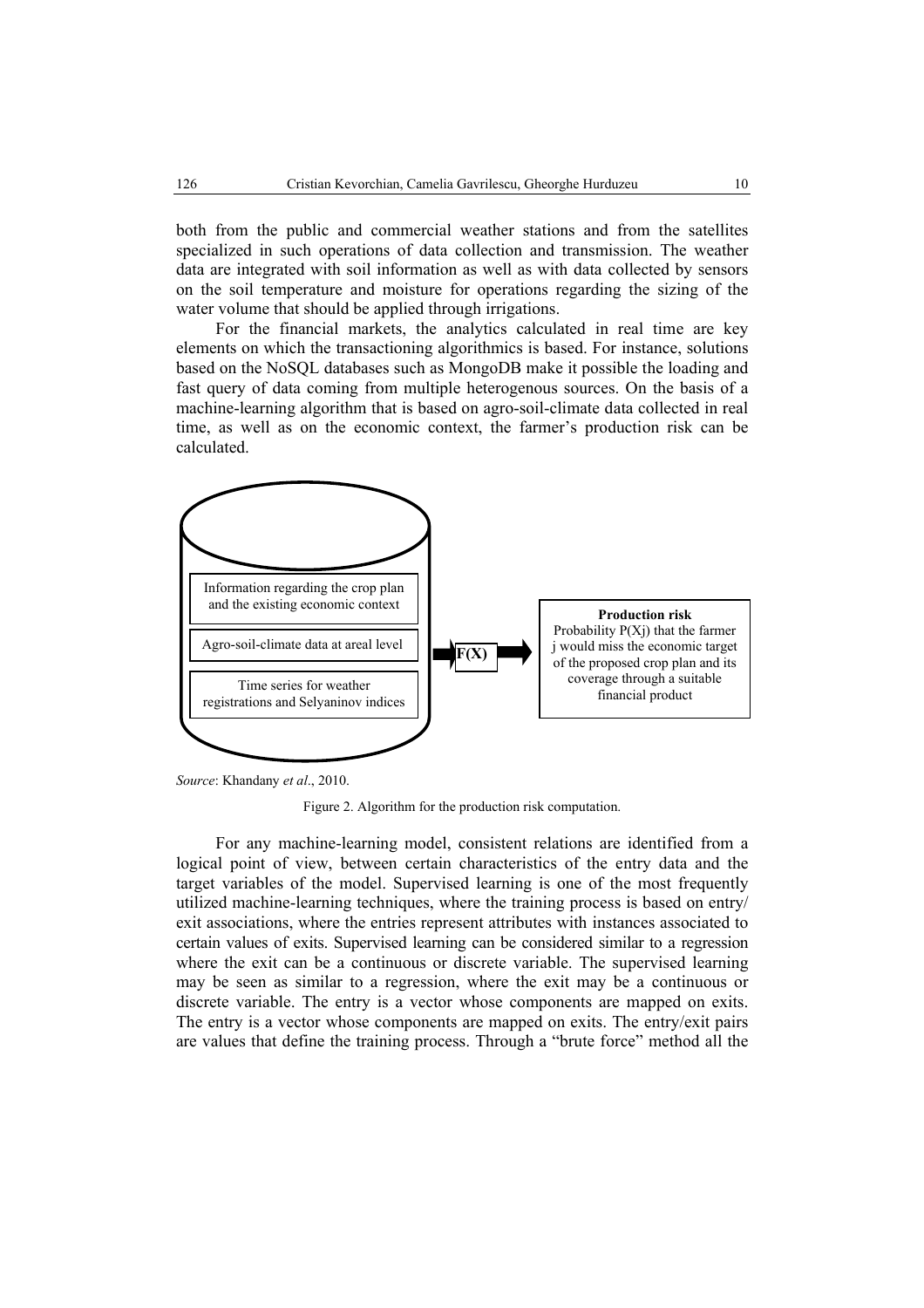entry/exit pairs are memorized. From the training data "the noise" should be removed, so as not to affect the process of obtaining the result function. An output of our model is a continuous variable with the values belongs to the unit interval that measures the risk exposure of a given farmer, by using a Bayesian model present in most machine-learning systems. The utilization of a metrics family is needed, and depending on the result of testing, adjustments can be made through calibration. In the practice of farm production risk management, a cost/benefit analysis is used, which can be used as a witness in running the modelling process.

The model operates with data taken over from a Hadoop cluster through MapReduce architecture, which allows both the automatic parallelization and a distribution of both tasks and data over the cluster. In his article, Raden (2012), shows that through the second type of platform, specialized libraries in statistical routine and machine learning are supplied, as well as the cluster management possibility. For operational analytics, at the Hadoop cluster level, the storage and integration facilities are used. The database queries use a HiveQL language or are based on third-party software products. For analyses of Business Intelligence type the operational register is changed from the NoSQL typical Hadoop zone to the relational zone, where numerous analytical tools can be identified, as well as connectors to a wide range of data sources.

#### **5. DISCUSSIONS AND CONCLUSIONS**

The range of technologies developed around the Hadoop platform can be used for farmers' support, in the sense of farm operational protection and optimization through software systems of high computational power dedicated to the production risk insurance. The technological platform can combine local weather data, data resulting from agronomic monitoring as well as data resulting from the application of certain highly accurate simulation models (machine learning) into a solution that helps farmers to consolidate their profits; moreover, it can lead to a better information on decision making and financing.

The suppliers of online insurance services that design IT products meant to lower the risk exposure of farming business use weather models, climate trends, as well as soil characteristics on the basis of which they analyze agro-soil-climatic data at plot level.

These analyses are subsequently used to offer personalized insurance policies to farmers against damages or production losses caused by unfavourable weather conditions at plot level.

The extremely simple access and practically null bureaucracy of these risk coverage tools enable us to declare that the whole range of weather insurance products dedicated to agriculture (coming from different markets on which they have been operated more or less successfully so far) will be able to unify on an electronic market.